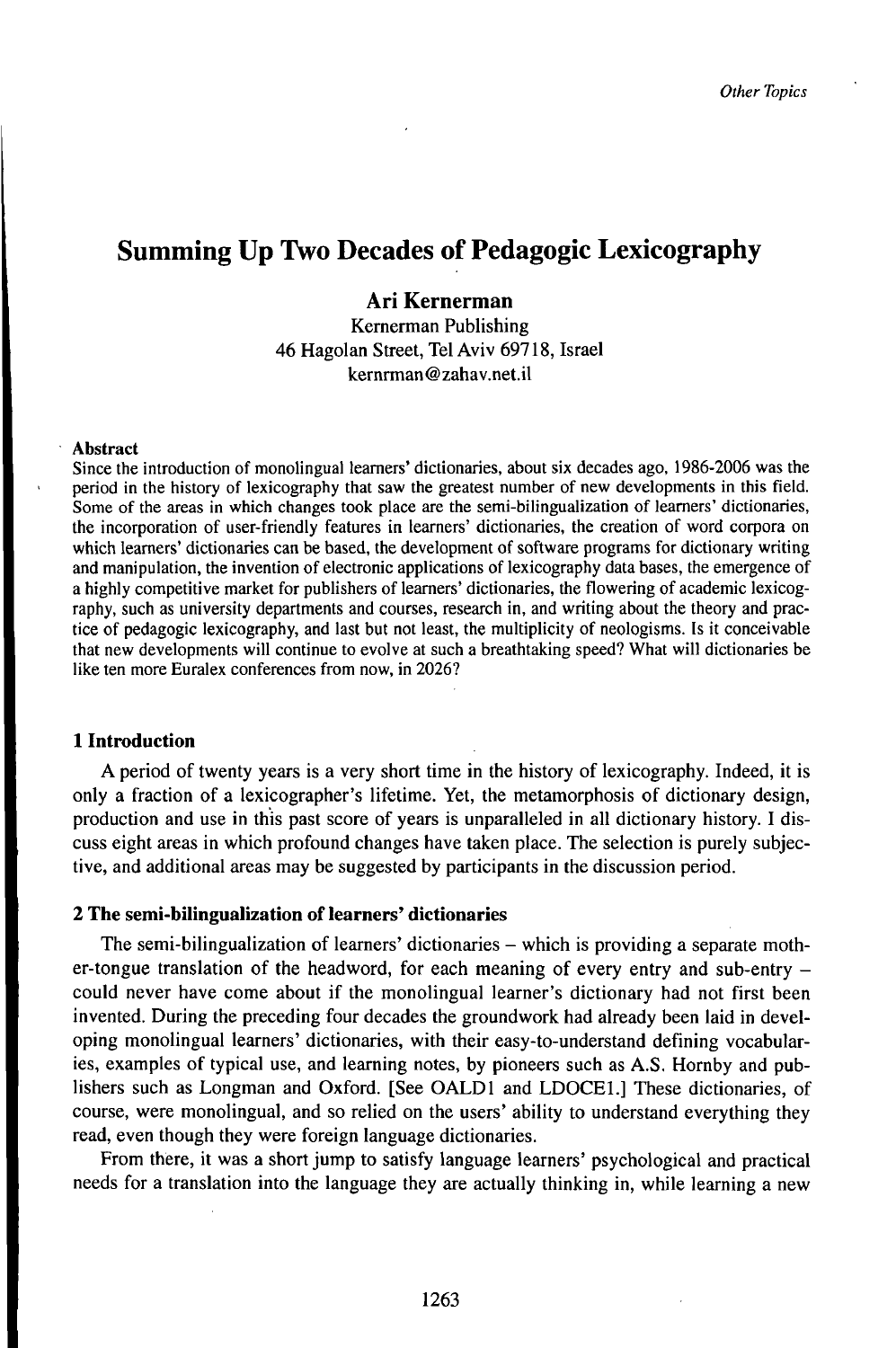language and using a dictionary. Previously, Panmun Book Company, Ltd. of Korea had tried translating almost the entire text of Oxford Advanced Dictionary of Current English into Korean [See OALD English-Korean edition]. But 'over-translating' turned out to be self-defeating, because then users tend to read only the translation, without reading the text in the target language, and so, they do not think in the target language. Nevertheless, it was a step away from the Direct Method in foreign language teaching (total immersion in the target language) and a return to the recognition of the importance of the use of the mother-tongue.

Semi-bilingualization, the first serious attempt of which appeared in 1986, heralded a new phase in the concept of language-learning dictionaries [See OSDHS1, 1986].

## **3 The incorporation of user-friendly features in learners' dictionaries**

An integral aspect of semi-bilingual dictionaries for language learners is their learnerfriendly features, which make dictionaries easier to use. Look at this page from AOLD3, whose contents are no more user-friendly than its appearance. Notice how crowded it is  $$ how jam-packed with abbreviations, signs and symbols. This dictionary uses over 75 abbreviations, signs and symbols, and has 40 pages explaining how to use it, including 10 pages of tables of verb patterns. Such a volume must have turned off most users. Moreover, since each dictionary had its own system (as is still the case), even if you managed to learn the system of one dictionary, you would still not be able to use another.

Compare this page with any modern dictionary. [See OALD7, and MED.] Modern-day dictionaries are designed to have text that is less crowded and more legible. Selected items are highlighted by color, font or positioning. The text is not over-crowded, making it easier to find the desired entries and the appropriate meanings. The pages are attractively planned and are visually appealing. The contents are clear, comprehensible, and considerate of the language level of the user. Some of these contemporary dictionaries not only provide information, but explain it in such a way that they may be considered language teaching tools.

Unfortunately, in an attempt to out-do one another, there is a tendency in some of the present editions to provide an over-abundance of information about usage – more than is necessary for learning purposes.

## **4 The creation of word corpora on which learners' dictionaries can be based**

The development of computers and computer programs made it possible for steps to be taken in many languages to create data bases in which the uses in that particular language of words, phrases and expressions are analyzed and categorized for frequency, meaning, collocation, etc. Some of these were developed by publishers for their own particular needs, sometimes in conjunction with a university, such as Oxford Corpus Collection, and Longman Corpus Network, and some are available publicly, such as Bank of English, and British National Corpus. New dictionaries have been written which, instead of being based solely on human experience, derive confirmation from computer-ordered frequency lists and actual citations from current texts.

But, as often occurs when embracing new ideas too enthusiastically, the pendulum made a complete sweep, partly disregarding human experience and knowledge, as well as peda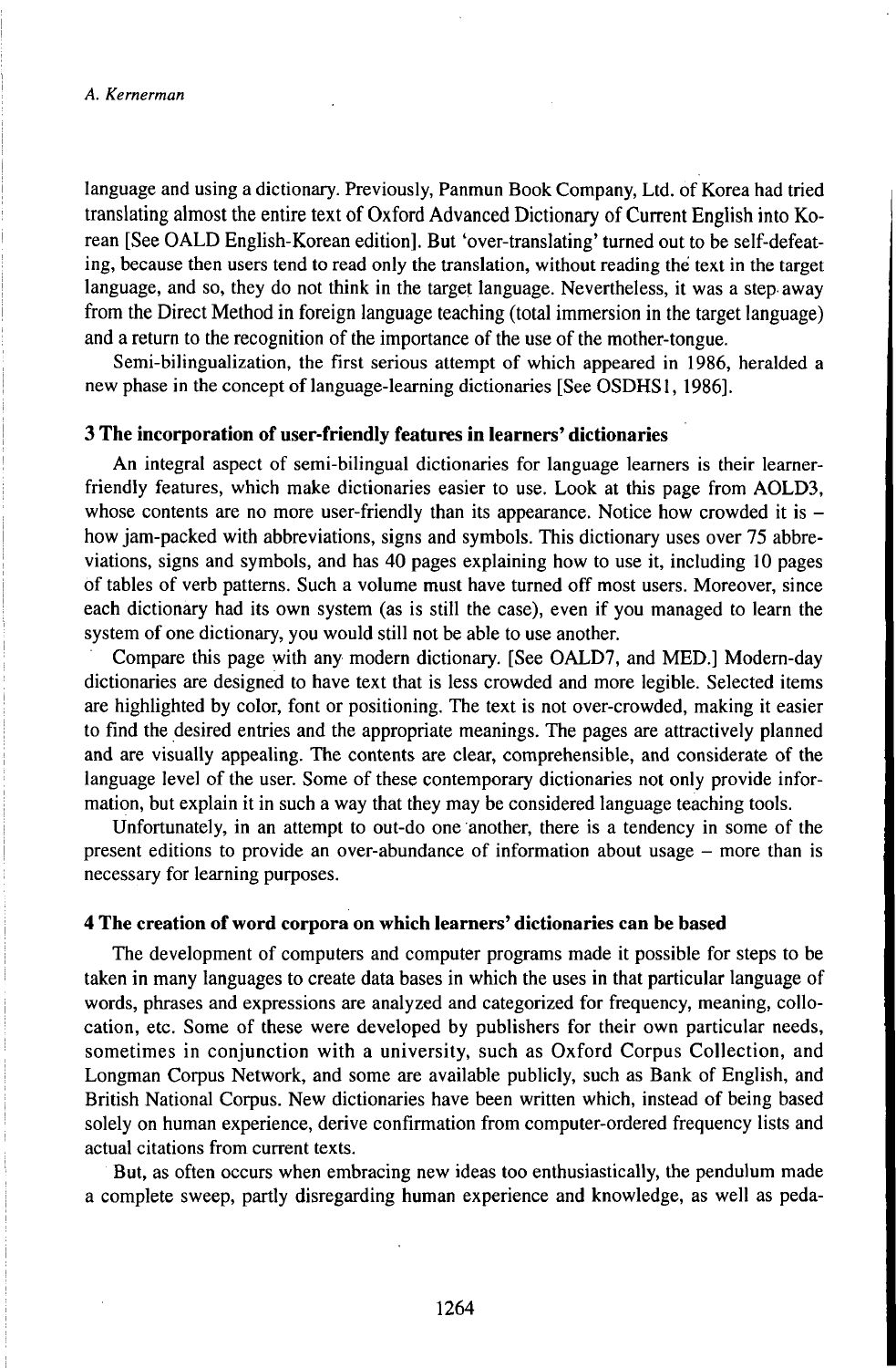gogic considerations. Now the pendulum is slowly creeping back towards the middle, more ready to accept active human intervention in the use of corpora. At the same time, attempts are being made to compile learners' corpora, which, hopefully, will be better suited for use in compiling learners' dictionaries, as they will emphasize more the particular language that the learner encounters and requires.

## **5 The development ofsoftware programs for dictionary writing and manipulation**

Dictionaries are no longer written on slips of paper, but right onto computers, and directly into software programs designed to accept, store and process the information so that it can subsequently be used in a multiplicity of ways. We can discuss this point further in the discussion period.

## **6 The invention of electronic applications of lexicography data bases**

Paper dictionaries are being challenged by electronic dictionaries in half a dozen electronic forms: hand-held battery-operated devices, computer software containing dictionary data bases, Internet-based (on-line) dictionaries, dictionaries on CD ROMs, and soon in cell phones. The competition from electronic sources is so intense that some printed dictionaries can also be found in one or more electronic forms, such as a CD ROM, neatly tucked away in the inside pocket of the back cover, (as with OALD7, for example), or providing on-line access to the printed material.

## **7 The emergence of a highly competitive market for publishers oflearners' dictionaries**

Whereas two decades ago there was only a small number of serious publishers who enjoyed the monolingual learners' dictionary market, competitors have appeared - serious contenders - creating a highly competitive market, and bringing with them all the advantages and disadvantages of competition. Today there are five major large-size learners' dictionaries. They are commonly referred to as "the big five": Oxford, Longman, Macmillan, Cambridge and Cobuild). My company is now working on a sixth. In addition, there is a large number of medium-size and smaller dictionaries, many of which are derived from "the big five".

## **8 The flowering of university departments and courses, research and writing about the theory and practice of pedagogic lexicography**

The past two decades have seen many universities setting up departments, courses, seminars or workshops for lexicography in general and pedagogic lexicography in particular. A large number of doctoral theses have been written on lexicography and related topics. And an unprecedented number of research projects have been undertaken. National and international conferences have taken place, books, conference proceedings and articles have been published, and dictionary societies, associations and other groups have come into existence. These developments have contributed substantially to the expansion of lexicography as a profession.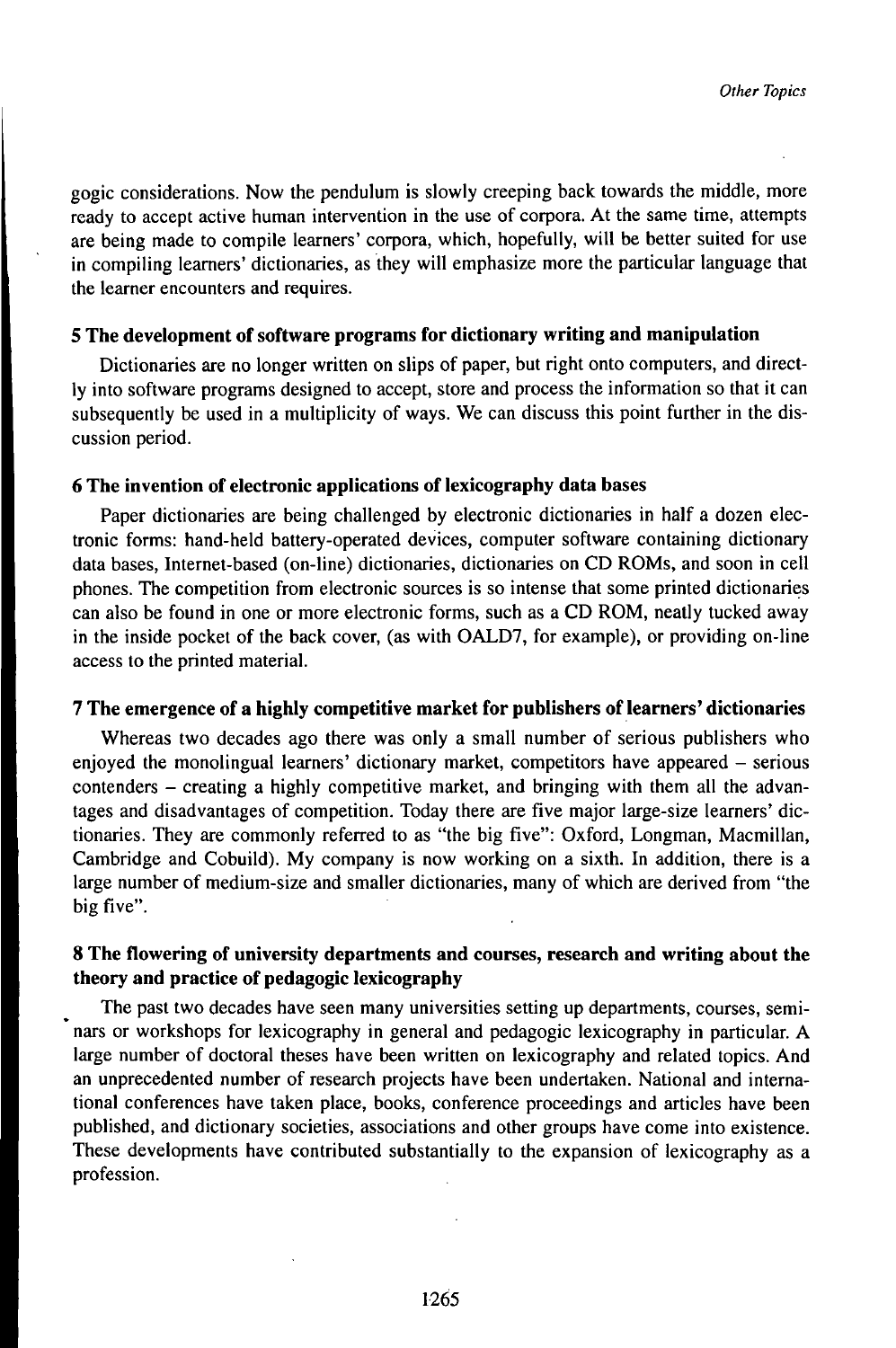In addition to national and local organizations for lexicographers and their fellow travelers, there are dictionary societies that encompass whole continents: Euralex, Asialex, Afrilex, Australex, and DSNA. We are only waiting now for Globalex  $-$  the global dictionary organization that will encompass all dictionary organizations.

Special mention should be made of the great giants of lexicography, who have spanned this period. I refrain from mentioning names, as most are still alive, and many are still active. But without their contributions lexicography would not be where it is today.

## **9 The multiplicity of neologisms**

By neologisms I mean not only new words, but new meanings acquired by already existing words. The past two decades have seen the adoption of more neologisms than any other period.

Each new edition of every dictionary is a replica-in-language-form of the society whose language it documents. Actually, the documentation of words and their uses is the most accurate reflection of a society that it is possible to attain. No other form of writing can achieve such a close-to-perfect image of any sector of a society (no less society in its totality) than <sup>a</sup> dictionary can - neither fiction, history books nor even encyclopedias. No other form of human creativity – whether poetry, music, art, photography, theater or dance – no activity, whether mechanical, technological or electronic - can delve into every nook and cranny of humankind, as does a dictionary's representation of a language's words and their uses. People do not think of dictionaries as history books, but that is exactly what they are. Each new word or meaning describes a change in society. Likewise, each word or meaning that drops out of use, reflects its own particular societal change.

Dictionaries are mankind's most effective means of recording social change. By entering into the minutest variance of the subtleties of individual words, phrases, collocations, fluctuations in grammatical use and syntax, dictionaries record society at the time they are last edited. And the differences between two editions of any given dictionary record the changes in society in the period between the two editions. Words come into the dictionary, and their meanings are changed; other words drop out.

This transformation has taken place in these past two decades more than at any other equivalent period of time in the entire history of dictionaries.

#### **10 What does the future have in store?**

Competition will bring forth new ideas (assuming there are ideas that have not yet been thought of and tried out). And the market will re-shape itself in order to accommodate other dictionaries. Regarding the 'threat' of electronics to paper dictionaries, it seems that paper dictionaries will continue to hold out for a long time to come.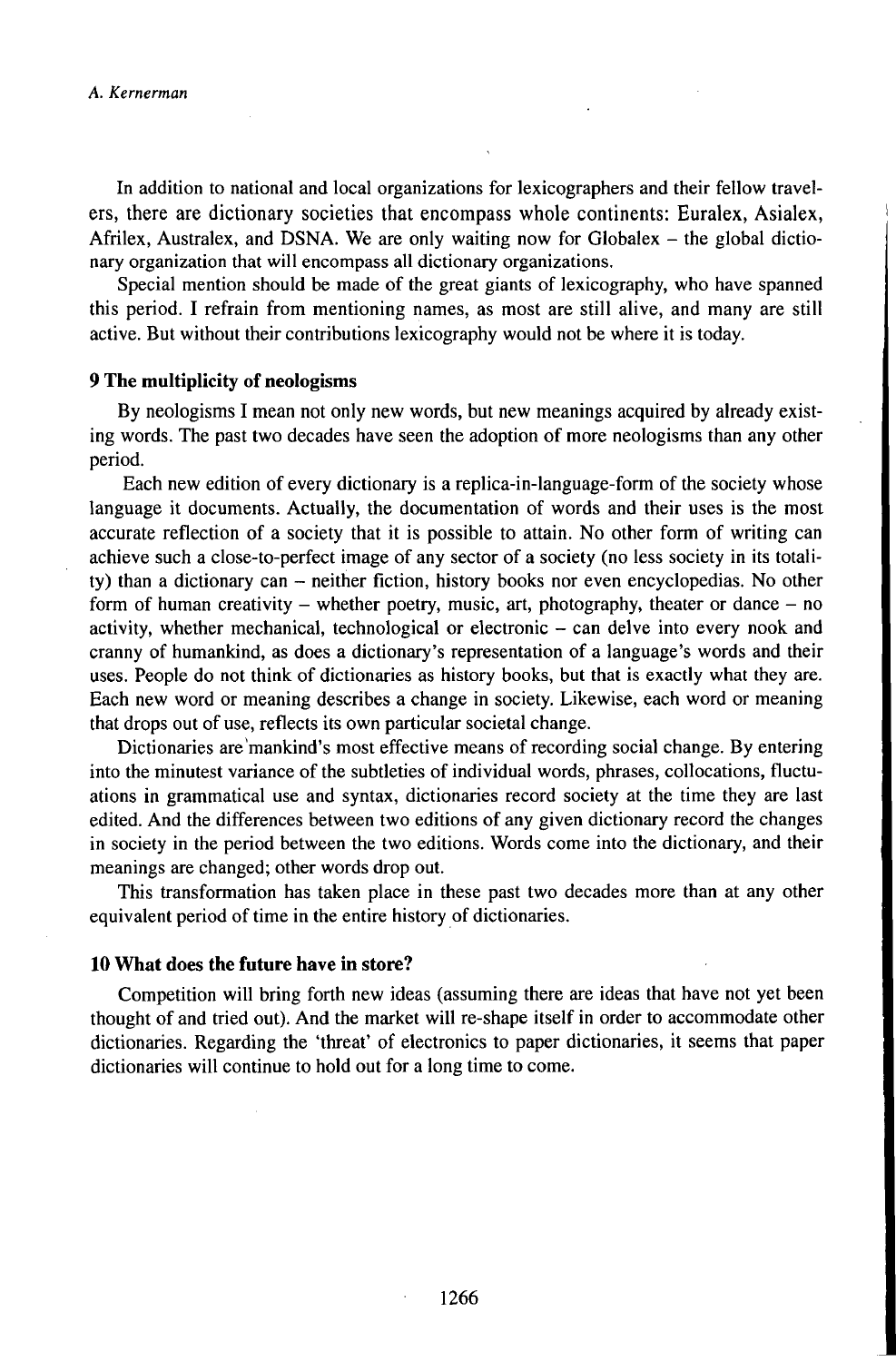| The New Mathod English Dictionary<br>Michael West and James Endicatt<br>Longman, 1938                                                                                                                                                                                                                                                                                                                                                                                                                                                                                                                                                                                                                                                                                                                                                                                                                                      | The Advanced Learner's Dictionary<br>of Current English<br>A.S. Hornby, E.V. Oatonby and H. Wakefield<br>Oxford University Pross, 1940                                                                                                                                                                                                                                                                                                                                                                                                                                                                                                                                                                                                                                                                                                                                                    |
|----------------------------------------------------------------------------------------------------------------------------------------------------------------------------------------------------------------------------------------------------------------------------------------------------------------------------------------------------------------------------------------------------------------------------------------------------------------------------------------------------------------------------------------------------------------------------------------------------------------------------------------------------------------------------------------------------------------------------------------------------------------------------------------------------------------------------------------------------------------------------------------------------------------------------|-------------------------------------------------------------------------------------------------------------------------------------------------------------------------------------------------------------------------------------------------------------------------------------------------------------------------------------------------------------------------------------------------------------------------------------------------------------------------------------------------------------------------------------------------------------------------------------------------------------------------------------------------------------------------------------------------------------------------------------------------------------------------------------------------------------------------------------------------------------------------------------------|
| helter skelter<br>helter-sketter / helts 'skelts Y ask, our in a burry;<br>in disorder.<br>been firent' it edge of cloth folded over and<br>fastened down as the cad of a garmant, w put a<br>hem onto (spaterial), to bem in a enclose<br>(unmoine) as that he is not free to move.<br>hemi-/'homi/ānlf, e.g. w homisphere/'homisha?<br>half of a ball, the northern hemisphere ==<br>'northern half ei the earth.<br>šmudoch / kaniak/ n poisanous plam.<br>hemorrhage /'hemorids/, hemorrholds<br>Phemarated see horm-<br>been flemps a plant used for making rope and<br>heavy cloth; threads propored from the plant of<br>which rope, eta, is made.<br>bermuken fbemants e ormanismist work done<br>with goodle and therma mustly at the edge of<br>doth.<br>hen /hen/ n a hird used as food and for laying<br>eagg any female hird,                                                                                 | t"m#2t<br>552<br>LAY.<br>plates, knives, etc.; Ing the clofk, spread,<br>a tableckith ready for a meal; lay a fire,<br>put paner, wood, ecal, etc., in a fire-<br>place ready for lighting. 6. (VP 18, usu.<br>possivo) sut (a story, sto.) in time or<br>place: The accae of the story is laid in Athens in the librid century n.e. 7. (VP<br>[13] put (as an obligation, tax, etc.): lay<br>herry sares on fobacco and wine; far a<br>heary burden on so, ; for strict insunctions<br>the blume tfor ath.) on ab. 8. (VP.1, 15)<br>grat down in sum of money) as a wager<br>or stake; offer on a but: They lead a unger on the state of the record of the record of the left left for mean $\Gamma$ is left or make) you a bet heat $\sim 9,$ (VP, 1, 10)<br>cover, coat; kry a noor with a carpel<br>(a yard with straw); put (colours, etc.)<br>on a surface in hypen: say colours on |
| bense /bans/ exh 1 from here, a.g. A year hence m<br>a yezr frem now. 2 for this resson.<br>henceforth <i>(hens'fa:0)</i> ,<br>henceforward<br>Arana Correct and a from now on.<br>bensburga / hentfman/ o supporter; servani.<br>hema l'hem/ a red-brown colouring matter<br>mode from the leaves of a plant, used to colour<br>finger-neits and hair.<br>twomen and internetial coff (of a married ment)<br>suled by his wife.<br>ber , frat ? prou (from of she used after vertu and<br>prencessions), are belonging to her, untu hers<br>thand something belonging to her.<br>herald / horald/ n one who declares important<br>ares to the public, e.g. was any person or thing<br>which atts as a sign of acine fature event, e.g.<br>Birds are horalds of soring, we be a sign af isome<br>future events<br>heraldry / threaldn' a study of the mechal signs<br>painted on strictds, etc., sa the family sign of no- | advv. and in compounds) "inya,bont n.<br>À.<br>(at.), londer; person who avoids working<br>tor a living and who may be a criminal.<br>lay aside, (VP 10) (a) put an ano ado;<br>envo or storo (for futuro menda): lau<br>usine money for one's aid apt. (b) put<br>down; He laid his book caide to histen.<br>(c) give up; no longer use or practice;<br>ary aside old habits. Iny book, (VP 10)<br>cause to be back, turn back: The hows<br>fold back tie cars. day by, (VP 10) - tar<br>anide. 'Imp-by n. area at the side of a<br>moin road where drivers making lang<br>journeys may park their vehicles and<br>rent without hindering the flow of<br>traffic; (older une) railway siding any<br>elosen, (VP 10) (a) place in a lying post-<br>tion, on the ground, can: Lay the coop<br>down gently. She laid herself down. (b)<br>surrenders toy down one's arms the                |
| ble persons, adj bereidio Ato'ræksk/.<br>herb /haib/ n I any plant which dies down to the<br>roots in wister. 2 plant used for medicine or for<br>giving a special tasto, adj berbaccous<br>he belos' (of a plant) dying down to the roots<br>in white, a herbage f histuly grass and other<br>ficht plants, a horballst Abadolisti une who-<br>stodies plants and uses them as medicines, axif<br>harhai<br>hereulean /ˌhɔ:Ajo'li:an/ ori/ (of a pixus of work).<br>that accds more than human strength.<br>herd /hsed/ n cumber of beasts together; all the<br>easte of one kind on a farm, vr cofost together;<br>ba in charge of (a herd), a herdsman<br>f hisdaman! man who takes care of, ia in charge<br>of cattle.<br>here Am Pade to at in this place.<br>kemukoais / hierobaois/ adv nase kere.                                                                                                                  | wenpona); lay down office. (c) manifice;<br>(ny dossa oue's life. (d) pay a wager<br>(money). (e) (begin to) build; make<br>plans for: hay down a new ship (s vail-<br>uny). (f) establish ; formulate (a rule,<br>onurse, principic): lay if down that.<br>nsacrt that; lay sin down as a marim;<br>prices laid doors by the manufacturers.<br>(g) convert (land) into pratture: Ing down 19 more in (to, with, under) grass. (A) store (wine) in a cellar: Ing down clared<br>and port. dap in, (VP.10) provide careell<br>with a stock of the in sloves for the sinder; Ice in provisions (sup off, to)<br>winter; Ice in provisions (sup off, to)<br>temporarily: lay off unreases during a<br>business depression." (b) (VP. 31) (U.B.A.)<br>dheentinus work or activity: The doctor<br>bold me to beg off for a need. 'beg-off<br>n. period during which a werkman in               |
| waa mnel ;wara valla vaa Tall;evi", welwaal<br>œ.<br>terediary /h/rodize/ ed/ that is nasud down<br>from parents to children, a harolly fas'redstal<br>126                                                                                                                                                                                                                                                                                                                                                                                                                                                                                                                                                                                                                                                                                                                                                                 | temporarily dismirsed. Jay on, (VP 10)<br>(s) supply (gas, water) through pipes into<br>a building: IF's can't occupy the new<br>home until gas and water are laid an.<br>(b) (collog,) organise; arrange for Mator-<br>Informent, etc.): Theology and concerts                                                                                                                                                                                                                                                                                                                                                                                                                                                                                                                                                                                                                           |

Figure 1. The New Method English Dictionary, Michael West and James Endicott, Longman, 1935.

Figure 2. The Advanced Learner's Dictionary of Current English, A.S. Hornby, E.V. Gatenby, and H. Wakefield, Oxford University Press, 1948.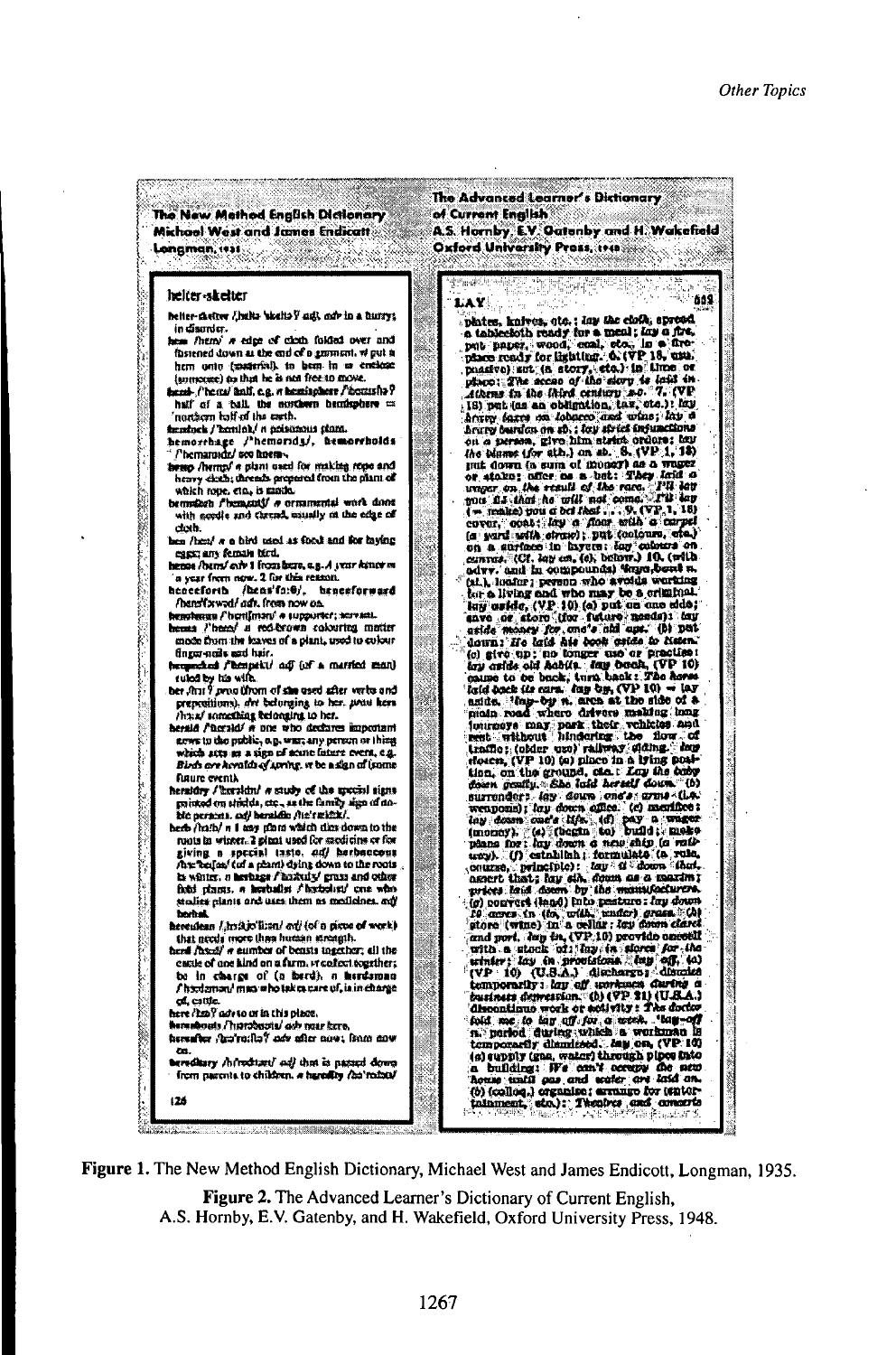$\bar{1}$ 

| Oxford Advanced Learner's Dictionary.<br>of Curron) English, English-English-Korean.<br>A.S. Hornby, A.P. Cowie, A.C. Gimson                                                                                                                                                                                                                                                                                                                                                                                                                                                                                                                                                                                                                                                                                                                                                                                                                                                                                                                                                                                                                                                                                                                                                                                                                                                                                                                                                                                                | Oxford Student's Dictionary<br>for Hobraw Speakers<br>A.S. Hornby. J.A. Red and T. Lovy                                                                                                                                                                                                                                                                                                                                                                                                                                                                                                                                                                                                                                                                                                                                                                                                                                                                                                                                                                                                                                                                                                                                                                                                                                                                                                                                                                                                                                                                                                                                                                                                                                            |
|-----------------------------------------------------------------------------------------------------------------------------------------------------------------------------------------------------------------------------------------------------------------------------------------------------------------------------------------------------------------------------------------------------------------------------------------------------------------------------------------------------------------------------------------------------------------------------------------------------------------------------------------------------------------------------------------------------------------------------------------------------------------------------------------------------------------------------------------------------------------------------------------------------------------------------------------------------------------------------------------------------------------------------------------------------------------------------------------------------------------------------------------------------------------------------------------------------------------------------------------------------------------------------------------------------------------------------------------------------------------------------------------------------------------------------------------------------------------------------------------------------------------------------|------------------------------------------------------------------------------------------------------------------------------------------------------------------------------------------------------------------------------------------------------------------------------------------------------------------------------------------------------------------------------------------------------------------------------------------------------------------------------------------------------------------------------------------------------------------------------------------------------------------------------------------------------------------------------------------------------------------------------------------------------------------------------------------------------------------------------------------------------------------------------------------------------------------------------------------------------------------------------------------------------------------------------------------------------------------------------------------------------------------------------------------------------------------------------------------------------------------------------------------------------------------------------------------------------------------------------------------------------------------------------------------------------------------------------------------------------------------------------------------------------------------------------------------------------------------------------------------------------------------------------------------------------------------------------------------------------------------------------------|
| 5.M. Romsaran. L. Todd<br>Panmun Book Company, Ltd., Issi<br>worm/worry<br>living in the ground, or the kinds living<br>as parasites in the intestines, etc of<br>amimals 일예, (무죄) 밥 죄백 사는 지렵이 (다<br>위}(harth--)와 기정을 (마위), ⇔ hook(t)<br>(~uurm), taps(~anrm), '~onnt a tubular<br>plie of carth pashed up by an carth-<br>on the ground 서점이 찾, nee ~ of<br>consolarea, remanso 양십피 가택.<br>2 used as a name for larvae, insects, etc.<br>(음금, 곤충 곱의 이름초로 예시) [축할어])<br>'ailk-- ヤイ; 'glom-- 재물업리의 용품, '~-<br>에 의주: 《네슈》 낡은, 오래된, lw-hulle a<br>hole left in wood, fruit, edu by -a (++4),<br>과질 때취취) 행배 구멍.<br>3 insignificant ar contempcible person (+)<br>유) 일에 같은 인간, <i>Evan a ~ will tur</i> a.<br>There are limits to patience. 《숙당》 저렇어<br>로 화초에 끝들했다.<br>4 spiral part of a screw 나세의 나선 부분,<br>4), twoods is arrongement in which a<br>wheel with teeth gears with the $ \uparrow\!\!\!\downarrow$ of a<br>revolving spiral 쉽 듣니 마까(장치).<br>a u i [VP16A_B] ~ cressi//ans's way in/<br>into/through, move slowly, or by patience,<br>or with dissoulty 시시에 (발음성 있지, 어렵<br>제) 움직이어(나아가냐); He —ed himself/<br>his way shrough the undergroush. Q &<br>수출 진생히 싸지나갔다. He --md himself<br>into favour/into her confidence. 그는 이익<br>제익배시 '효관/그내의 실음을 연었다. ~ ##<br>out (of 40), extract (by persistent ques-<br>tioning, sto) (표필진 절쭉 따쉬죠) 얼아내냐;<br>He --od the secret out of me. Acto] 1814<br>비밀용 장아했다. 2 [VPSA] rid of parentile<br>~s 가성 좋습 있어야;: / think meW better ~<br>the cat, eg by giving it a powder or pill. | Kernerman Publishing and Lonnie Kahn, 1916<br>87<br>ghastly/girder<br>w<br>(Note: compare birthday and Christmas presents.)<br>ô horse'(1).<br>マジ まくれる<br>2 [C] natural ability or talent: have a gift for art/<br>פשוון, מתח אל<br>languages.<br><b>3 [U]</b> right or power to give: The property came to<br>nie by free gift, was given to me. nmy manup/nmy<br>a vi prvo, og land, as a gift.<br>לתח נטפש<br>gilb-woucher, document to be exchanged for gifts.<br>מלדם עי<br>סתון. מוכטר<br>gimog adj talented.<br><b>glg</b> * a [C] 1 small, light two-wheeled carriage pulled<br>ity one bome.<br>סרוניה<br>2 ship's small bout.<br>71.77<br>gig <sup>e</sup> a [C] <i>(informal)</i> booking for musicians<br>(especially jazz) to perform.<br>تخليلها خلفاه بكافده<br><b>gi gan tic</b> adj of immens size.<br>קרקי<br>giggio vi laugh in a nervous and silly way.<br>לְהַשׁמִיעַ צוווק עצבו וְהִיפֹט<br>m as [C] Jacquis of this kind.<br>צמוס עושבי ומסר ש<br>gild' vr (np usnally gilded, but 0 gil below) cover<br>with gold heat or gold-coloured paint: gild a<br>לצפות בזהבג להוואב<br>picture-frame.<br>gader, person who gilds (picture frames, etc).<br>فدفنا فلأنخ<br>gelik/Ing a [U] material with which the<br>met arc<br>(חומר ליונימני והב<br>gikled.<br>gild"¢ quiki.<br>图#P n [C] (usuafly pt) organ with which a fish<br>becather<br>w<br><b>gill<sup>3</sup> n [C] liquid measure, one-quarter of a pint.</b><br>ניל (מידה נוגל)<br>gdit a (U) = giding.<br>gam let n [C] small tool for boring holes in wood,<br>פקרואניי<br>olc.<br>gám-mick n [C] (especially of acturs, advertisers)<br>trick, catchword, article of clothing, etc used to<br>מתנולה, יוסיקי<br>attraci atientiem, cusiomers, etc. |
| 사 교양이때지 개별증 약은 치어야겠다.<br>~y adj haring many ~e; damaged by ~e;<br>Bko a ~ NHZ NEI WEI WEI UN AE.<br>worm-wood /ws.mwed/ a [U] kinds of<br>perennial plant with a bitter flavour, used<br>in the preparation of vernouth and ab-<br>sinihe and in medicine; bitter mortifica-<br>tion and its causa 본학; 《이금》 심한 공주<br>W<br>파그 원임. <sub>(</sub> ****)<br>WOM [wonf wear!의 파키운사,<br>uvorri some j'warmanj odj troublmomo;<br>worrying 설가성, 귀찮은; 저정되는<br>worry fwart olul (bl.pp -dod) 1 (VPGA,<br>14,15A,17,22] trouble; give (sh, omesclf)<br>no peace of mind; cause anxiety or<br>discomfort to 재정하다, 재모와하다: 계를<br>리다: 짜꿍나리 라다. - 네찍이다: ~ sb mith<br>foolish questions 아무준 어찌석은 칠문으로<br>귀찮게 하아; - assesself sick/ be sourried<br>aich choirt ath, be extremely anxious about<br>社务4 网址444年, The naise of the traffic<br>assersied her. 시끄러운 차 소리가 그녀를 켜<br>음쳤다. What's →ing you! 우슨 직장이나.<br>Her child has a bad-onegh-and it rether<br>soprries her, 얘기 거칠이 심하여 그녀는 아<br>소 지생은 하고 있다. I Aske a bad math<br>shat is ~aug me. 출처가 있어서 끝씨다.                                                                                                                                                                                                                                                                                                                                                                                                                                                                                   | 3311 a [U] colouriess aboundie drink.<br>gin-ger n [U] 1 (plant with a) hot-tasting root used<br>in cooking and for making a kind of wine.<br>ान्ध्रम्<br>2 liveliness; energy: a <i>ginger group</i> , (in Parlin-<br>ment) group of MP's that urges the Government to<br>be more active.<br>fiş infa<br>3 (used as an adjective) light reddish-yellow colour:<br>אַדמָאַני, "נִישׁע"<br>ginger hair.<br>a vt make mem vigorous or lively: ginger up the<br>æ.<br>לשור. להמית חיים ב־<br>suncentris.<br>ginger ale/beer, non-alcohobe drink flavoured<br>טשקה ונגביל<br>with ginger.<br>gin-ger-ly adv with great care to avoid harming<br>oneself, what one touches, making a noise, etc.<br>במחוות, נוזטע<br>a adj cantious; careful: move ha a gingerly lashion.<br>ging-ham n [U] printed cotton or linen cloth, with<br>אריג כוחנת מודעס<br>stripes or checks.<br>glipsy, gypsy o [C] (pl gipsies) member of a<br>wondering Asiatic race, now fiving in many pasts of<br><b>TIFEE</b><br>Europe,<br>gi rafin a [C] African animal with a very long neck<br>الزاهلة<br>and legs.<br>glrder n [C] 1 wood, iron or steel beam to support<br>the joists of a floor.<br>mw<br>2 structure of sieci forming the span of a bridge,<br>מבנה מְלָדָה הוסד<br>etc.                                                                                                                                                                                                                                                                                                                                                                                                                                                                     |

Figure 3. Oxford Advanced Learner's Dictionary of Current English, English-Korean, A.S. Hornby, A.P. Cowie, and A.C. Grimson, Panum Book Company, Ltd., 1981.

Figure 4. Oxford Student's Dictionary for Hebrew Speakers, A.S. Hornby and J.A. Reif, Kernerman Publishing and Lonnie Kahn, 1986.